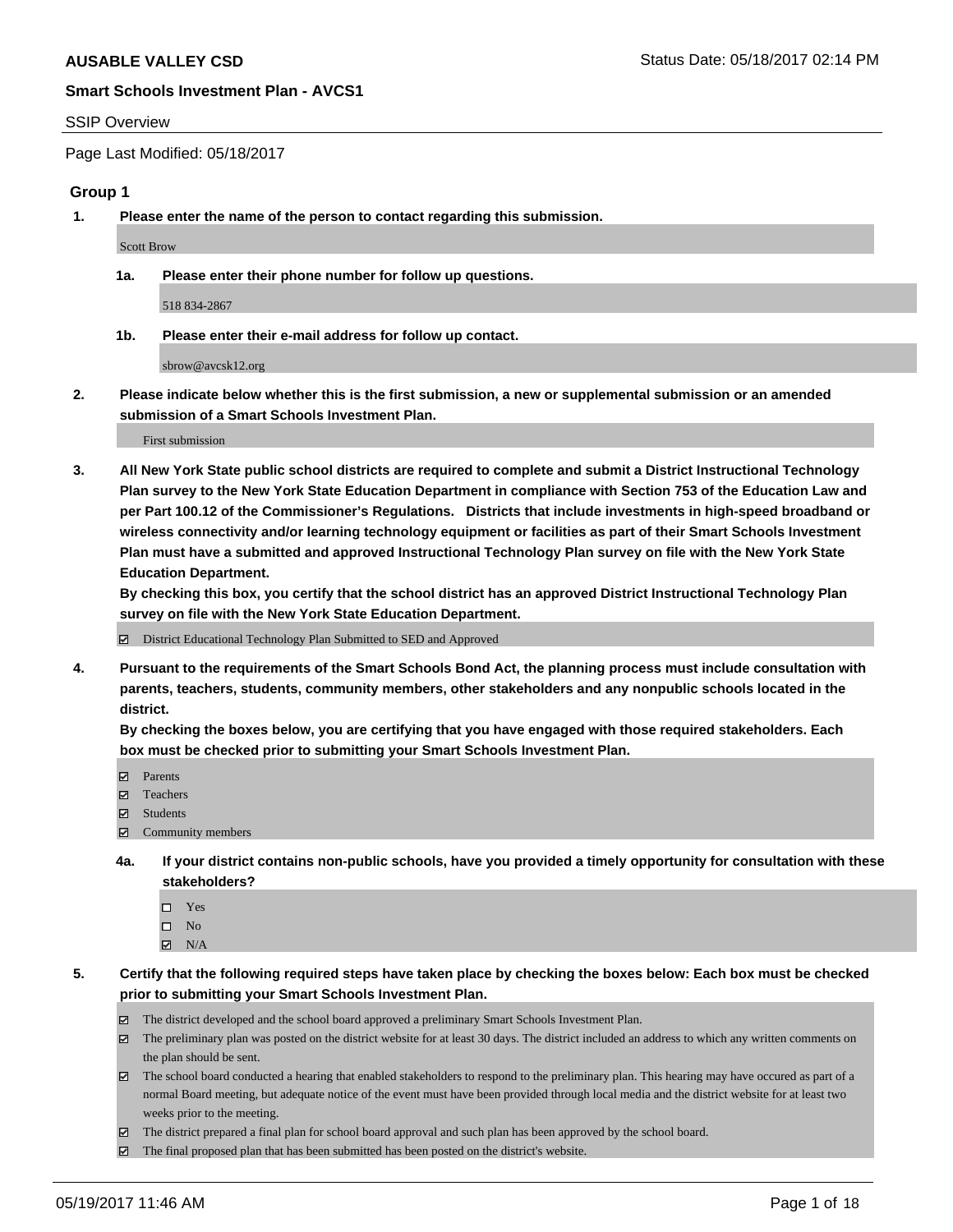## SSIP Overview

Page Last Modified: 05/18/2017

**5a. Please upload the proposed Smart Schools Investment Plan (SSIP) that was posted on the district's website, along with any supporting materials. Note that this should be different than your recently submitted Educational Technology Survey. The Final SSIP, as approved by the School Board, should also be posted on the website and remain there during the course of the projects contained therein.**

Smart School Preliminary Investment Plan.pdf

**5b. Enter the webpage address where the final Smart Schools Investment Plan is posted. The Plan should remain posted for the life of the included projects.**

avcs.org

**6. Please enter an estimate of the total number of students and staff that will benefit from this Smart Schools Investment Plan based on the cumulative projects submitted to date.**

1,385

**7. An LEA/School District may partner with one or more other LEA/School Districts to form a consortium to pool Smart Schools Bond Act funds for a project that meets all other Smart School Bond Act requirements. Each school district participating in the consortium will need to file an approved Smart Schools Investment Plan for the project and submit a signed Memorandum of Understanding that sets forth the details of the consortium including the roles of each respective district.**

 $\Box$  The district plans to participate in a consortium to partner with other school district(s) to implement a Smart Schools project.

**8. Please enter the name and 6-digit SED Code for each LEA/School District participating in the Consortium.**

| <b>Partner LEA/District</b> | <b>ISED BEDS Code</b> |
|-----------------------------|-----------------------|
| (No Response)               | (No Response)         |

**9. Please upload a signed Memorandum of Understanding with all of the participating Consortium partners.**

(No Response)

**10. Your district's Smart Schools Bond Act Allocation is:**

\$1,296,170

**11. Enter the budget sub-allocations by category that you are submitting for approval at this time. If you are not budgeting SSBA funds for a category, please enter 0 (zero.) If the value entered is \$0, you will not be required to complete that survey question.**

|                                       | Sub-        |
|---------------------------------------|-------------|
|                                       | Allocations |
| <b>School Connectivity</b>            | 278,972     |
| Connectivity Projects for Communities | 0           |
| <b>Classroom Technology</b>           | 0           |
| Pre-Kindergarten Classrooms           | 0           |
| Replace Transportable Classrooms      | 0           |
| <b>High-Tech Security Features</b>    | 330,042     |
| Totals:                               | 609,014     |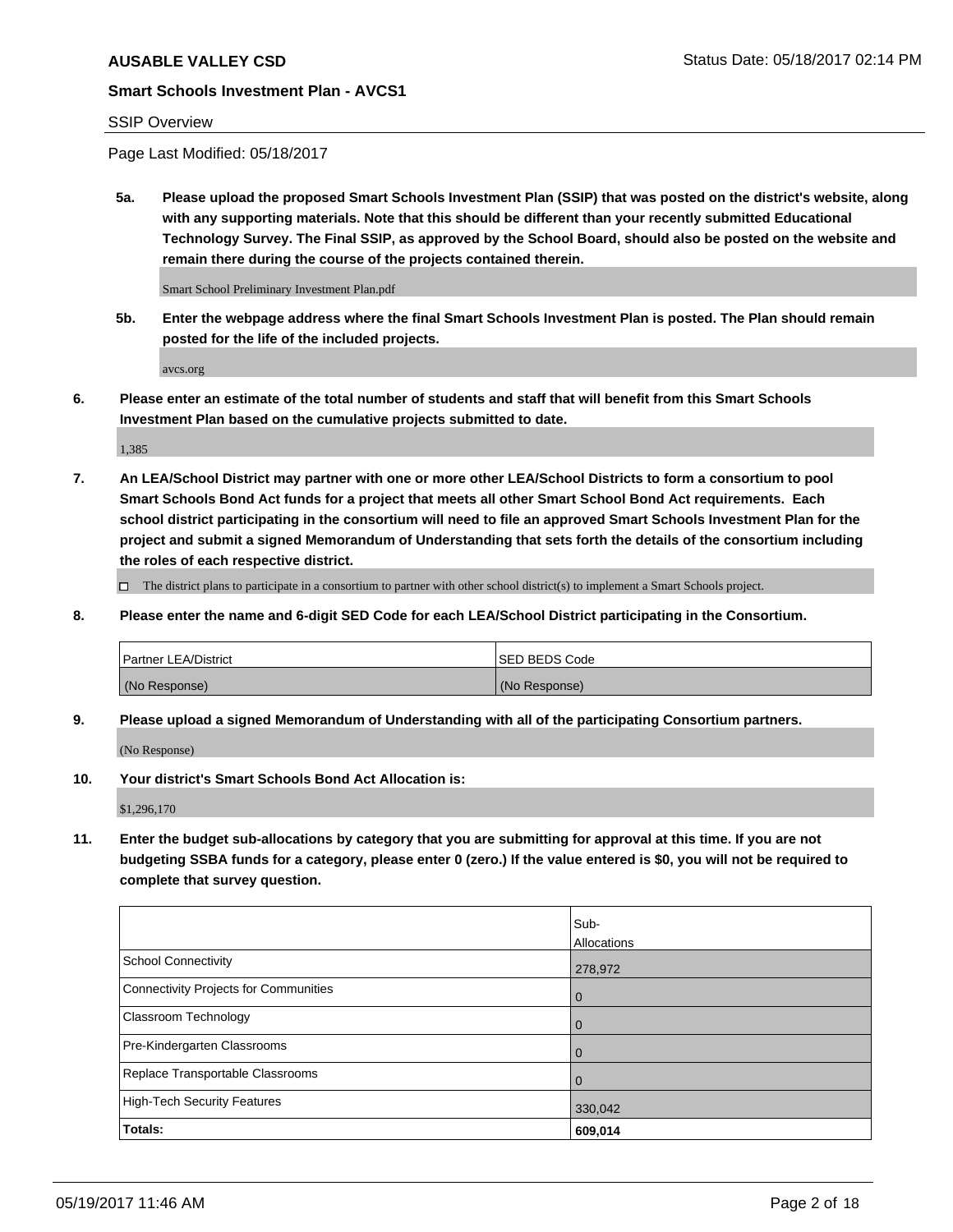#### School Connectivity

Page Last Modified: 05/18/2017

## **Group 1**

- **1. In order for students and faculty to receive the maximum benefit from the technology made available under the Smart Schools Bond Act, their school buildings must possess sufficient connectivity infrastructure to ensure that devices can be used during the school day. Smart Schools Investment Plans must demonstrate that:**
	- **sufficient infrastructure that meets the Federal Communications Commission's 100 Mbps per 1,000 students standard currently exists in the buildings where new devices will be deployed, or**
	- **is a planned use of a portion of Smart Schools Bond Act funds, or**
	- **is under development through another funding source.**

**Smart Schools Bond Act funds used for technology infrastructure or classroom technology investments must increase the number of school buildings that meet or exceed the minimum speed standard of 100 Mbps per 1,000 students and staff within 12 months. This standard may be met on either a contracted 24/7 firm service or a "burstable" capability. If the standard is met under the burstable criteria, it must be:**

**1. Specifically codified in a service contract with a provider, and**

**2. Guaranteed to be available to all students and devices as needed, particularly during periods of high demand, such as computer-based testing (CBT) periods.**

**Please describe how your district already meets or is planning to meet this standard within 12 months of plan submission.**

The District subscribes to NERIC services. NERIC has available and can supply 120 Mbps within days of the request. The plan is to increase Mbps, July 1, 2017.

- **1a. If a district believes that it will be impossible to meet this standard within 12 months, it may apply for a waiver of this requirement, as described on the Smart Schools website. The waiver must be filed and approved by SED prior to submitting this survey.**
	- By checking this box, you are certifying that the school district has an approved waiver of this requirement on file with the New York State Education Department.

#### **2. Connectivity Speed Calculator (Required)**

|                  | I Number of<br>Students | Multiply by<br>100 Kbps | Divide by 1000 Current Speed<br>to Convert to<br>Required<br>Speed in Mb | lin Mb | <b>I</b> Expected<br>Speed to be<br>Attained Within Required<br>12 Months | <b>Expected Date</b><br><b>When</b><br>Speed Will be |
|------------------|-------------------------|-------------------------|--------------------------------------------------------------------------|--------|---------------------------------------------------------------------------|------------------------------------------------------|
|                  |                         |                         |                                                                          |        |                                                                           | Met                                                  |
| Calculated Speed | 1.116                   | 111,600                 | 111.6                                                                    | 40     | 120                                                                       | 07/01/2017                                           |

## **3. Describe how you intend to use Smart Schools Bond Act funds for high-speed broadband and/or wireless connectivity projects in school buildings.**

The District will blanket the buildings with wireless endpoints and related equipment to provide wireless connections for all students and staff within their classrooms. The related equipment refers to the cloud controller that comes with the access points and switches to provide endpoint connections.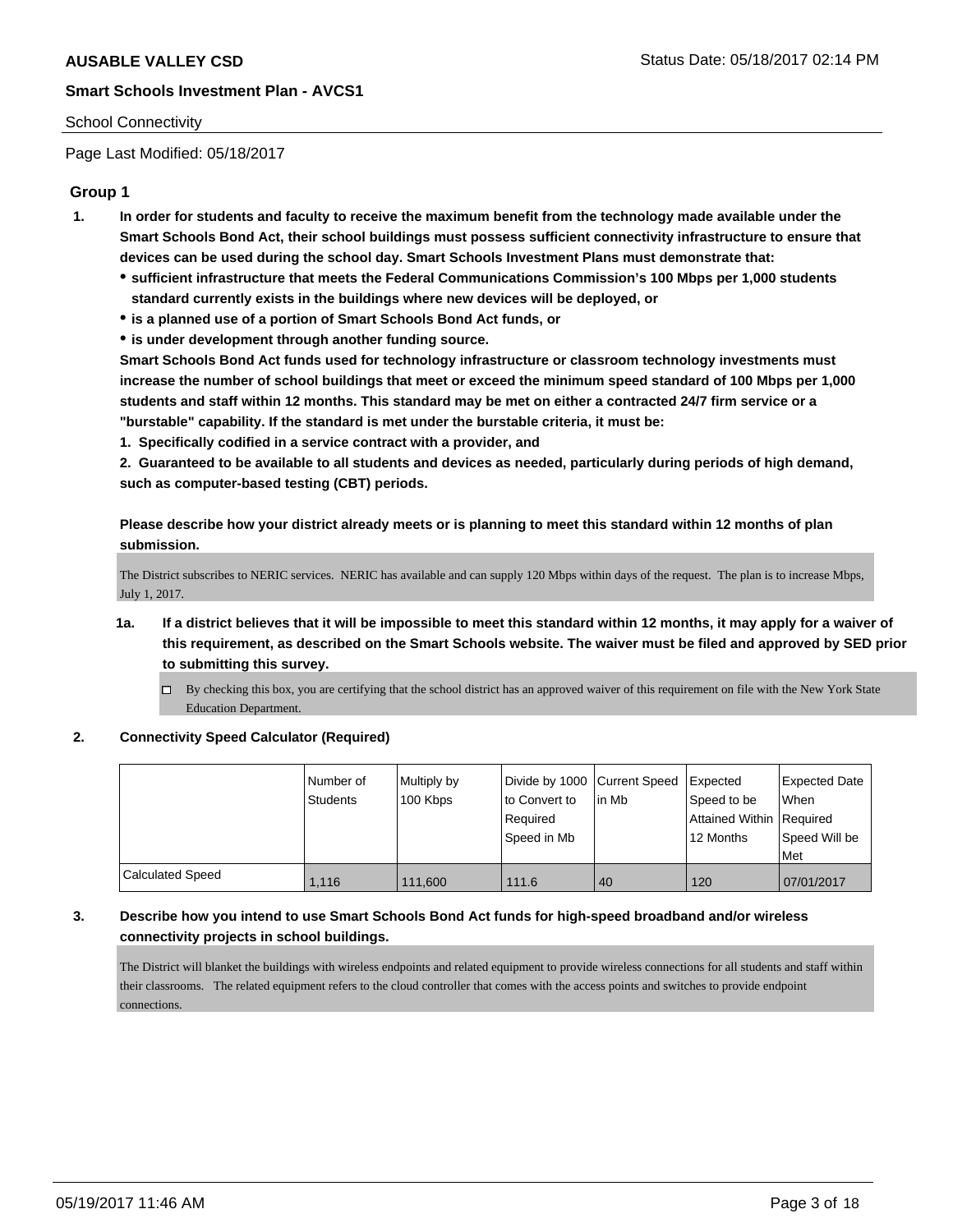#### School Connectivity

Page Last Modified: 05/18/2017

**4. Describe the linkage between the district's District Instructional Technology Plan and the proposed projects. (There should be a link between your response to this question and your response to Question 1 in Part E. Curriculum and Instruction "What are the district's plans to use digital connectivity and technology to improve teaching and learning?)**

The District plans on using Tablets, cloud computing, mobile labs and traditional computer stations. This connectivity project will put in place the wireless backbone required to accomplish our goals:

The District's Technology Plan calls for the ability to meet the proposed State Assessment Testing requirement of on-line testing. Due to space limitations the only way to meet the new requirement is through a wireless network that would allow testing to be done in the students classroom with a wireless device such as a tablet or Chromebook. In addition the District uses tablets and Ipads for Students with Disabilities but we are very limited as to where we can meet the services. The wireless network will allow the students to access the network from their own desk.

The District current uses I-Ready for diagnostic and instructional purposes. The wireless devices will allow the expansion of the instructional program and eliminate the space barriers that currently exist. We currently can only use the program in traditional computer labs which can only service one class at a time.

The District's plan calls for the ability for staff and students to a Bring Your Own Device program. The Instructional Staff and students will be able to use their devices without having to transfer files from one device to another.

The District would also like to use student response systems within the classroom for instruction. The District has been testing these systems in the classroom to determine their instructional benefits. The wireless system will enable the response systems to be used District wide as opposed to only in limited spaces.

**5. If the district wishes to have students and staff access the Internet from wireless devices within the school building, or in close proximity to it, it must first ensure that it has a robust Wi-Fi network in place that has sufficient bandwidth to meet user demand.**

#### **Please describe how you have quantified this demand and how you plan to meet this demand.**

The District had a wireless connectivity study completed during a closed Capital Project. The Contractor provided detail drawings of the needs and locations of endpoints, switches and other equipment that would bhe required to completely encompass the entire District with high quality wireless capabilities.

**6. As indicated on Page 5 of the guidance, the Office of Facilities Planning will have to conduct a preliminary review of all capital projects, including connectivity projects.**

**Please indicate on a separate row each project number given to you by the Office of Facilities Planning.**

| Project Number  |  |
|-----------------|--|
| 090201040011017 |  |
| 090201040003014 |  |
| 090201040012010 |  |

**7. Certain high-tech security and connectivity infrastructure projects may be eligible for an expedited review process as determined by the Office of Facilities Planning.**

**Was your project deemed eligible for streamlined review?**

No

**8. Include the name and license number of the architect or engineer of record.**

| Name             | License Number |
|------------------|----------------|
| SEI Design Group | 29199          |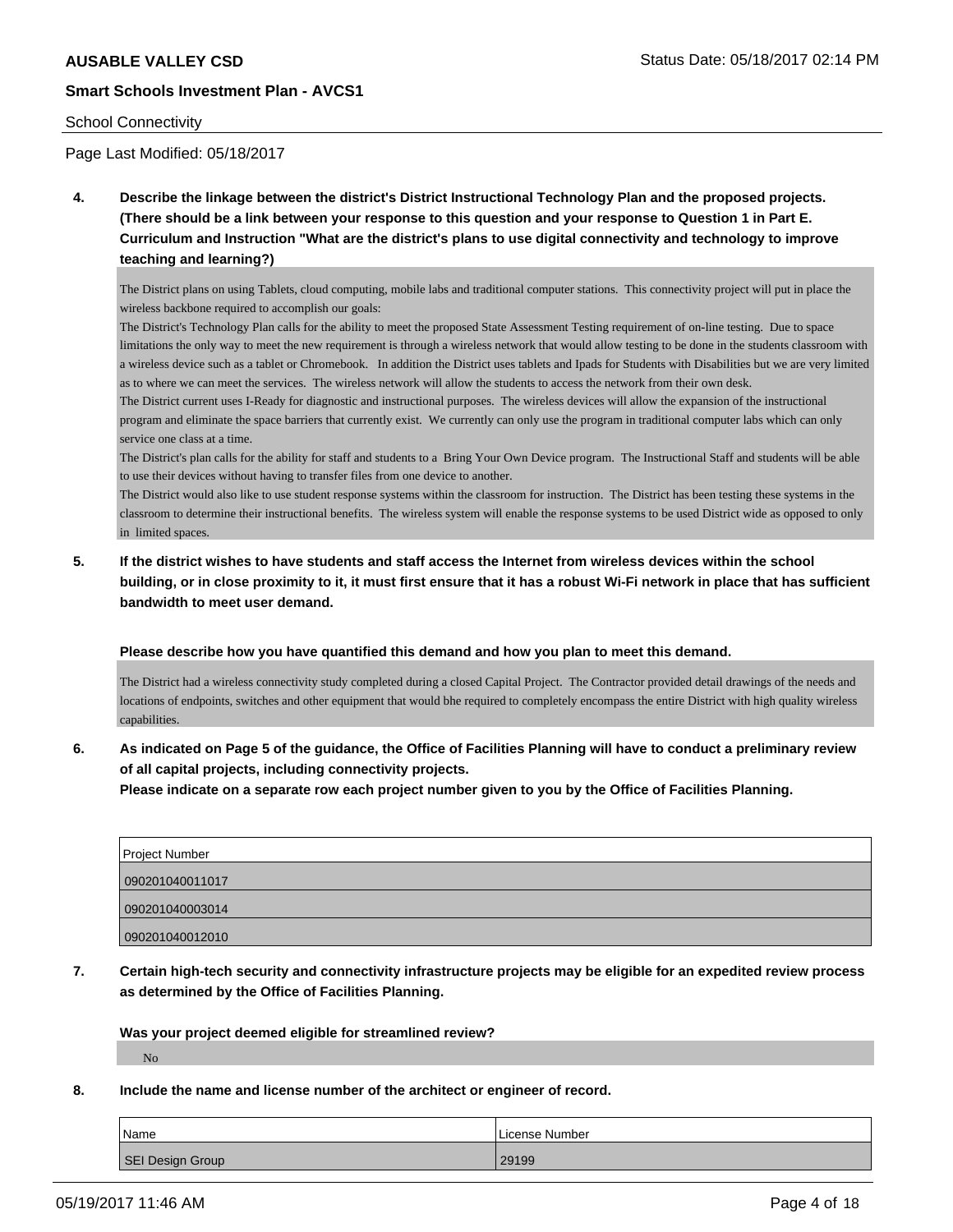### School Connectivity

Page Last Modified: 05/18/2017

**9. If you are submitting an allocation for School Connectivity complete this table. Note that the calculated Total at the bottom of the table must equal the Total allocation for this category that you entered in the SSIP Overview overall budget.** 

|                                            | Sub-<br>Allocation |
|--------------------------------------------|--------------------|
| Network/Access Costs                       | 235,656            |
| <b>Outside Plant Costs</b>                 | $\bf{0}$           |
| School Internal Connections and Components | 2,212              |
| Professional Services                      | 41,104             |
| Testing                                    | 0                  |
| Other Upfront Costs                        | 0                  |
| <b>Other Costs</b>                         | 0                  |
| Totals:                                    | 278,972            |

**10. Please detail the type, quantity, per unit cost and total cost of the eligible items under each sub-category. This is especially important for any expenditures listed under the "Other" category. All expenditures must be eligible for tax-exempt financing to be reimbursed through the SSBA. Sufficient detail must be provided so that we can verify this is the case. If you have any questions, please contact us directly through smartschools@nysed.gov. NOTE: Wireless Access Points should be included in this category, not under Classroom Educational Technology, except those that will be loaned/purchased for nonpublic schools.**

| Select the allowable expenditure | Item to be purchased                                   | Quantity | Cost per Item | <b>Total Cost</b> |
|----------------------------------|--------------------------------------------------------|----------|---------------|-------------------|
| type.                            |                                                        |          |               |                   |
| Repeat to add another item under |                                                        |          |               |                   |
| each type.                       |                                                        |          |               |                   |
| Network/Access Costs             | 4500X Switching                                        | 4        | 10,565        | 42,260            |
| Network/Access Costs             | 2960X Switching                                        | 12       | 4,219         | 50,628            |
| Network/Access Costs             | <b>Wireless Access Points</b>                          | 179      | 752           | 134,608           |
| <b>Professional Services</b>     | Routng and Switching configeration<br>and installation | 1        | 6,228         | 6,228             |
| <b>Professional Services</b>     | Wireless endpoint configeration and<br>installation    | 179      | 131           | 23,449            |
| <b>Professional Services</b>     | Project design, schematic and<br>completion            |          | 11,427        | 11,427            |
| <b>Connections/Components</b>    | Cords and cabling for Switches                         | 1,106    | 2             | 2,212             |
| Network/Access Costs             | Switching cooling supply                               | 8        | 1,020         | 8,160             |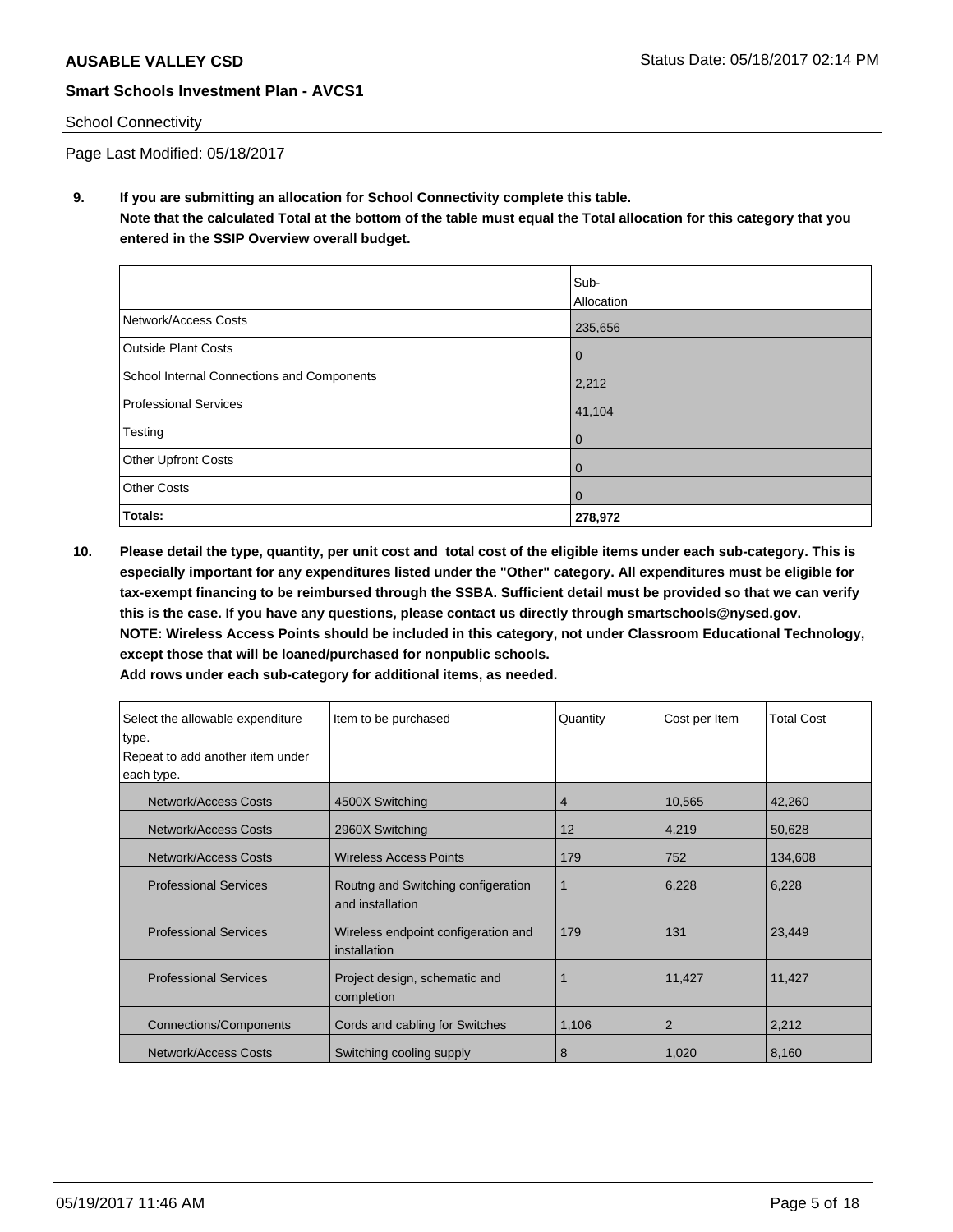Community Connectivity (Broadband and Wireless)

Page Last Modified: 04/20/2017

## **Group 1**

**1. Describe how you intend to use Smart Schools Bond Act funds for high-speed broadband and/or wireless connectivity projects in the community.**

(No Response)

**2. Please describe how the proposed project(s) will promote student achievement and increase student and/or staff access to the Internet in a manner that enhances student learning and/or instruction outside of the school day and/or school building.**

(No Response)

**3. Community connectivity projects must comply with all the necessary local building codes and regulations (building and related permits are not required prior to plan submission).**

 $\Box$  I certify that we will comply with all the necessary local building codes and regulations.

**4. Please describe the physical location of the proposed investment.**

(No Response)

**5. Please provide the initial list of partners participating in the Community Connectivity Broadband Project, along with their Federal Tax Identification (Employer Identification) number.**

| <b>Project Partners</b> | Federal ID#     |
|-------------------------|-----------------|
| (No Response)           | l (No Response) |

**6. If you are submitting an allocation for Community Connectivity, complete this table. Note that the calculated Total at the bottom of the table must equal the Total allocation for this category that you entered in the SSIP Overview overall budget.**

|                                    | Sub-Allocation |
|------------------------------------|----------------|
| Network/Access Costs               | (No Response)  |
| Outside Plant Costs                | (No Response)  |
| <b>Tower Costs</b>                 | (No Response)  |
| <b>Customer Premises Equipment</b> | (No Response)  |
| <b>Professional Services</b>       | (No Response)  |
| Testing                            | (No Response)  |
| <b>Other Upfront Costs</b>         | (No Response)  |
| <b>Other Costs</b>                 | (No Response)  |
| Totals:                            | 0              |

**7. Please detail the type, quantity, per unit cost and total cost of the eligible items under each sub-category. This is especially important for any expenditures listed under the "Other" category. All expenditures must be capital-bond eligible to be reimbursed through the SSBA. If you have any questions, please contact us directly through smartschools@nysed.gov.**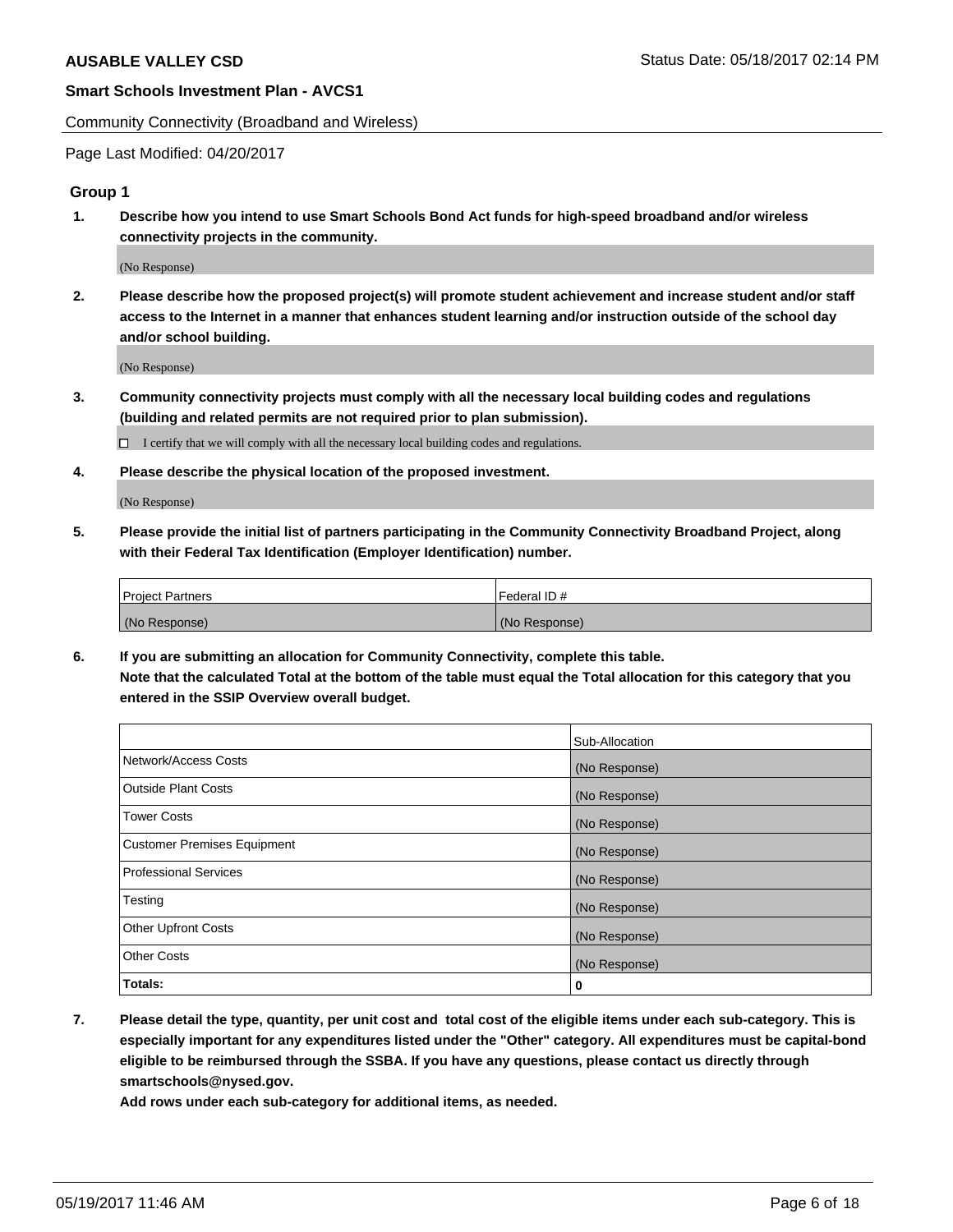Community Connectivity (Broadband and Wireless)

Page Last Modified: 04/20/2017

| Select the allowable expenditure | Item to be purchased | Quantity      | Cost per Item | <b>Total Cost</b> |
|----------------------------------|----------------------|---------------|---------------|-------------------|
| type.                            |                      |               |               |                   |
| Repeat to add another item under |                      |               |               |                   |
| each type.                       |                      |               |               |                   |
| (No Response)                    | (No Response)        | (No Response) | (No Response) | (No Response)     |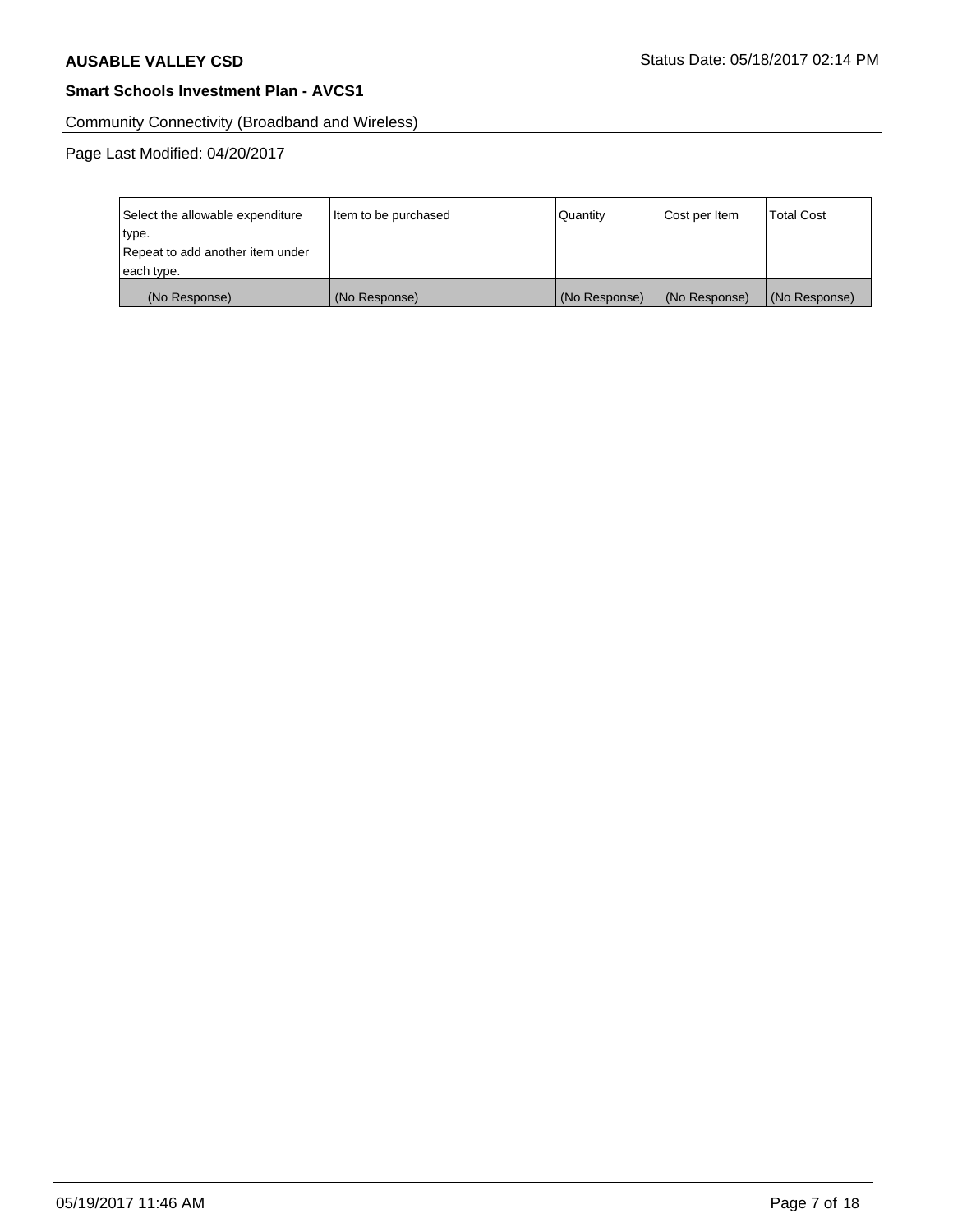## Classroom Learning Technology

Page Last Modified: 04/20/2017

## **Questions**

**1. In order for students and faculty to receive the maximum benefit from the technology made available under the Smart Schools Bond Act, their school buildings must possess sufficient connectivity infrastructure to ensure that devices can be used during the school day. Smart Schools Investment Plans must demonstrate that sufficient infrastructure that meets the Federal Communications Commission's 100 Mbps per 1,000 students standard currently exists in the buildings where new devices will be deployed, or is a planned use of a portion of Smart Schools Bond Act funds, or is under development through another funding source.**

**Smart Schools Bond Act funds used for technology infrastructure or classroom technology investments must increase the number of school buildings that meet or exceed the minimum speed standard of 100 Mbps per 1,000 students and staff within 12 months. This standard may be met on either a contracted 24/7 firm service or a "burstable" capability. If the standard is met under the burstable criteria, it must be:**

- **1. Specifically codified in a service contract with a provider, and**
- **2. Guaranteed to be available to all students and devices as needed, particularly during periods of high demand, such as computer-based testing (CBT) periods.**

**Please describe how your district already meets or is planning to meet this standard within 12 months of plan submission.**

(No Response)

- **1a. If a district believes that it will be impossible to meet this standard within 12 months, it may apply for a waiver of this requirement, as described on the Smart Schools website. The waiver must be filed and approved by SED prior to submitting this survey.**
	- $\Box$  By checking this box, you are certifying that the school district has an approved waiver of this requirement on file with the New York State Education Department.

#### **2. Connectivity Speed Calculator (Required)**

|                         | l Number of<br>Students | Multiply by<br>100 Kbps | Divide by 1000   Current Speed<br>to Convert to<br>Required<br>Speed in Mb | l in Mb          | Expected<br>Speed to be<br>Attained Within Required<br>12 Months | <b>Expected Date</b><br>When<br>Speed Will be<br>Met |
|-------------------------|-------------------------|-------------------------|----------------------------------------------------------------------------|------------------|------------------------------------------------------------------|------------------------------------------------------|
| <b>Calculated Speed</b> | (No<br>Response)        | (No Response)           | (No<br>Response)                                                           | (No<br>Response) | (No<br>Response)                                                 | (No<br>Response)                                     |

**3. If the district wishes to have students and staff access the Internet from wireless devices within the school building, or in close proximity to it, it must first ensure that it has a robust Wi-Fi network in place that has sufficient bandwidth to meet user demand.**

**Please describe how you have quantified this demand and how you plan to meet this demand.**

(No Response)

**4. All New York State public school districts are required to complete and submit an Instructional Technology Plan survey to the New York State Education Department in compliance with Section 753 of the Education Law and per Part 100.12 of the Commissioner's Regulations.**

**Districts that include educational technology purchases as part of their Smart Schools Investment Plan must have a submitted and approved Instructional Technology Plan survey on file with the New York State Education Department.**

 $\Box$  By checking this box, you are certifying that the school district has an approved Instructional Technology Plan survey on file with the New York State Education Department.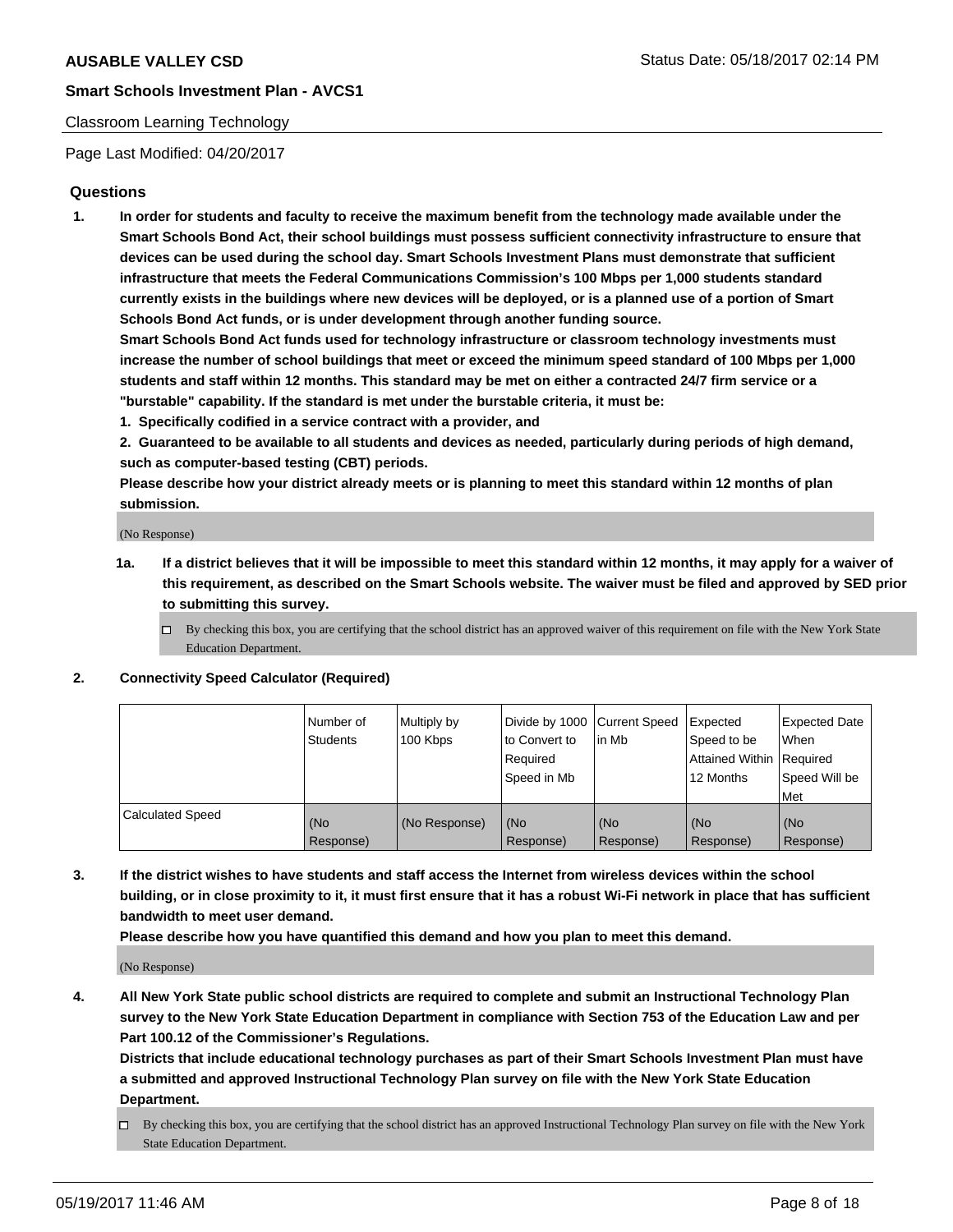#### Classroom Learning Technology

Page Last Modified: 04/20/2017

**5. Describe the devices you intend to purchase and their compatibility with existing or planned platforms or systems. Specifically address the adequacy of each facility's electrical, HVAC and other infrastructure necessary to install and support the operation of the planned technology.**

(No Response)

- **6. Describe how the proposed technology purchases will:**
	- **> enhance differentiated instruction;**
	- **> expand student learning inside and outside the classroom;**
	- **> benefit students with disabilities and English language learners; and**
	- **> contribute to the reduction of other learning gaps that have been identified within the district.**

**The expectation is that districts will place a priority on addressing the needs of students who struggle to succeed in a rigorous curriculum. Responses in this section should specifically address this concern and align with the district's Instructional Technology Plan (in particular Question 2 of E. Curriculum and Instruction: "Does the district's instructional technology plan address the needs of students with disabilities to ensure equitable access to instruction, materials and assessments?" and Question 3 of the same section: "Does the district's instructional technology plan address the provision of assistive technology specifically for students with disabilities to ensure access to and participation in the general curriculum?"**

(No Response)

**7. Where appropriate, describe how the proposed technology purchases will enhance ongoing communication with parents and other stakeholders and help the district facilitate technology-based regional partnerships, including distance learning and other efforts.**

(No Response)

**8. Describe the district's plan to provide professional development to ensure that administrators, teachers and staff can employ the technology purchased to enhance instruction successfully.**

**Note: This response should be aligned and expanded upon in accordance with your district's response to Question 1 of F. Professional Development of your Instructional Technology Plan: "Please provide a summary of professional development offered to teachers and staff, for the time period covered by this plan, to support technology to enhance teaching and learning. Please include topics, audience and method of delivery within your summary."**

(No Response)

- **9. Districts must contact the SUNY/CUNY teacher preparation program that supplies the largest number of the district's new teachers to request advice on innovative uses and best practices at the intersection of pedagogy and educational technology.**
	- By checking this box, you certify that you have contacted the SUNY/CUNY teacher preparation program that supplies the largest number of your new teachers to request advice on these issues.
	- **9a. Please enter the name of the SUNY or CUNY Institution that you contacted.**

(No Response)

**9b. Enter the primary Institution phone number.**

(No Response)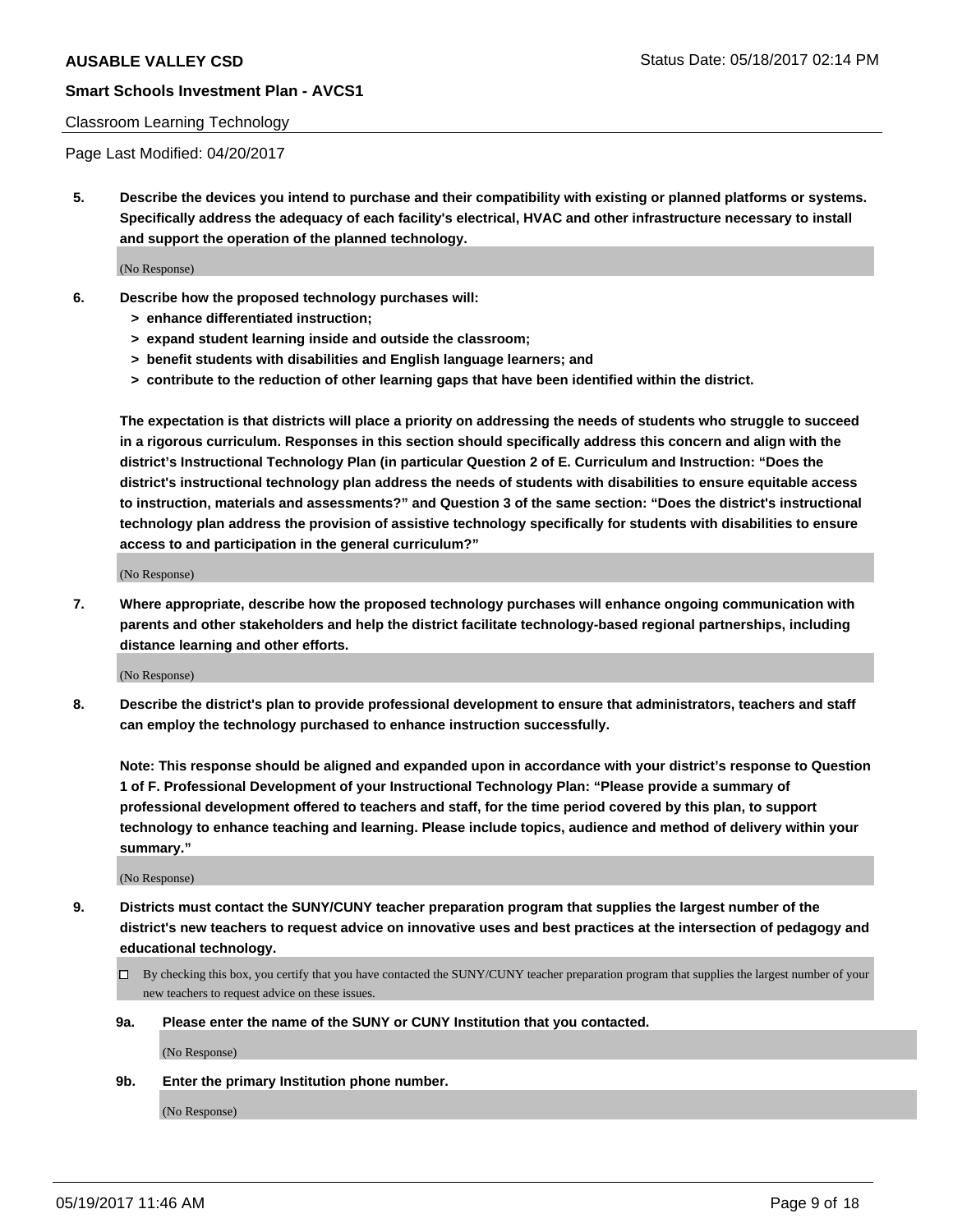## Classroom Learning Technology

Page Last Modified: 04/20/2017

**9c. Enter the name of the contact person with whom you consulted and/or will be collaborating with on innovative uses of technology and best practices.**

(No Response)

**10. A district whose Smart Schools Investment Plan proposes the purchase of technology devices and other hardware must account for nonpublic schools in the district.**

**Are there nonpublic schools within your school district?**

Yes

 $\square$  No

**11. Nonpublic Classroom Technology Loan Calculator**

**The Smart Schools Bond Act provides that any Classroom Learning Technology purchases made using Smart Schools funds shall be lent, upon request, to nonpublic schools in the district. However, no school district shall be required to loan technology in amounts greater than the total obtained and spent on technology pursuant to the Smart Schools Bond Act and the value of such loan may not exceed the total of \$250 multiplied by the nonpublic school enrollment in the base year at the time of enactment.**

**See:**

**http://www.p12.nysed.gov/mgtserv/smart\_schools/docs/Smart\_Schools\_Bond\_Act\_Guidance\_04.27.15\_Final.pdf.**

|                                       | 1. Classroom<br>Technology | l 2. Public<br>Enrollment | 3. Nonpublic<br>Enrollment | l 4. Sum of<br>Public and | 15. Total Per<br>Pupil Sub- | 6. Total<br>Nonpublic Loan                                                                    |
|---------------------------------------|----------------------------|---------------------------|----------------------------|---------------------------|-----------------------------|-----------------------------------------------------------------------------------------------|
|                                       | Sub-allocation             | $(2014-15)$               | $(2014-15)$                | l Nonpublic               | allocation                  | Amount                                                                                        |
|                                       |                            |                           |                            | Enrollment                |                             |                                                                                               |
| Calculated Nonpublic Loan<br>  Amount |                            |                           |                            |                           |                             | (No Response)   (No Response)   (No Response)   (No Response)   (No Response)   (No Response) |

**12. To ensure the sustainability of technology purchases made with Smart Schools funds, districts must demonstrate a long-term plan to maintain and replace technology purchases supported by Smart Schools Bond Act funds. This sustainability plan shall demonstrate a district's capacity to support recurring costs of use that are ineligible for Smart Schools Bond Act funding such as device maintenance, technical support, Internet and wireless fees, maintenance of hotspots, staff professional development, building maintenance and the replacement of incidental items. Further, such a sustainability plan shall include a long-term plan for the replacement of purchased devices and equipment at the end of their useful life with other funding sources.**

 $\Box$  By checking this box, you certify that the district has a sustainability plan as described above.

**13. Districts must ensure that devices purchased with Smart Schools Bond funds will be distributed, prepared for use, maintained and supported appropriately. Districts must maintain detailed device inventories in accordance with generally accepted accounting principles.**

By checking this box, you certify that the district has a distribution and inventory management plan and system in place.

**14. If you are submitting an allocation for Classroom Learning Technology complete this table. Note that the calculated Total at the bottom of the table must equal the Total allocation for this category that you entered in the SSIP Overview overall budget.**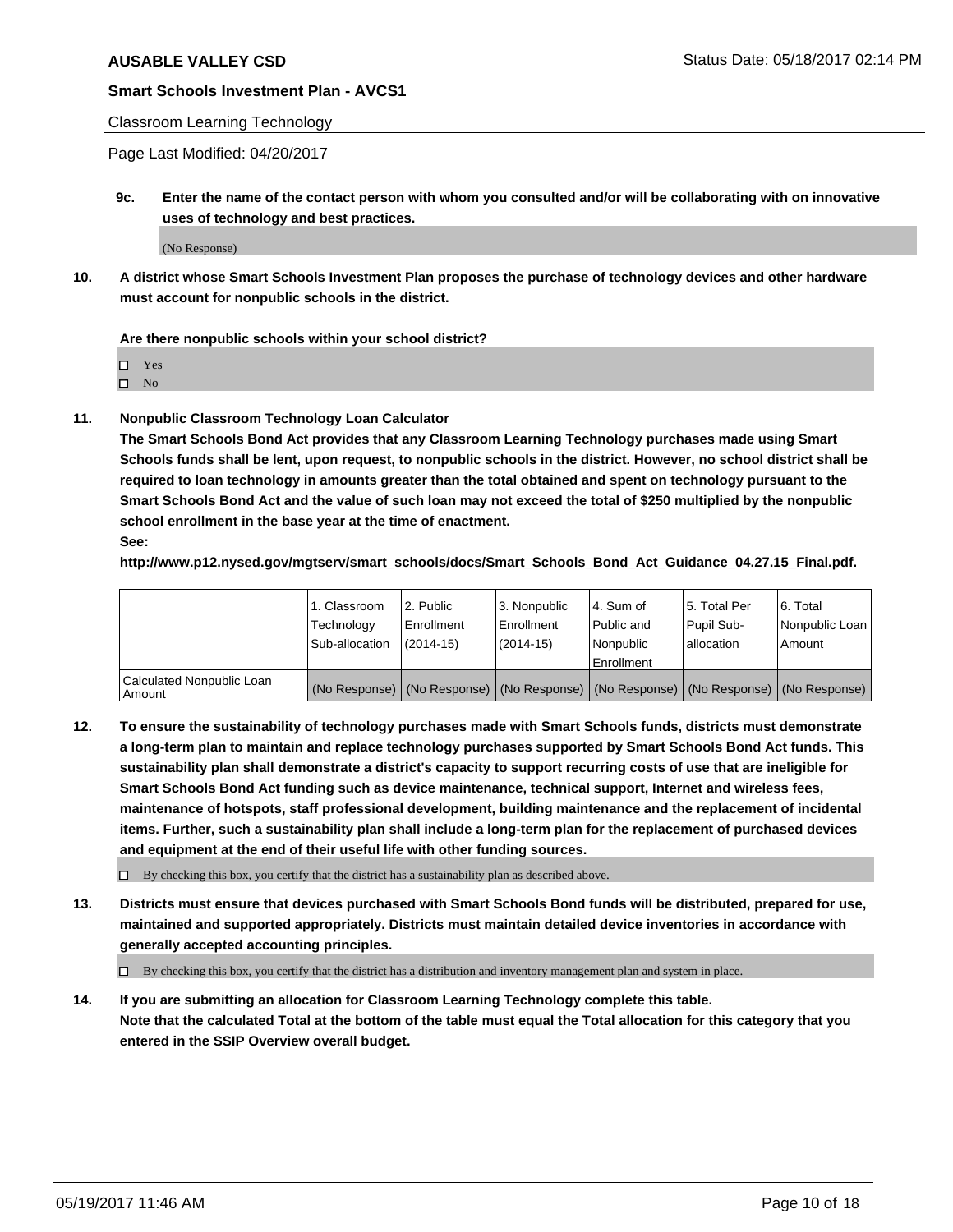## Classroom Learning Technology

Page Last Modified: 04/20/2017

|                          | Sub-Allocation |
|--------------------------|----------------|
| Interactive Whiteboards  | (No Response)  |
| Computer Servers         | (No Response)  |
| <b>Desktop Computers</b> | (No Response)  |
| <b>Laptop Computers</b>  | (No Response)  |
| <b>Tablet Computers</b>  | (No Response)  |
| <b>Other Costs</b>       | (No Response)  |
| Totals:                  | 0              |

**15. Please detail the type, quantity, per unit cost and total cost of the eligible items under each sub-category. This is especially important for any expenditures listed under the "Other" category. All expenditures must be capital-bond eligible to be reimbursed through the SSBA. If you have any questions, please contact us directly through smartschools@nysed.gov.**

**Please specify in the "Item to be Purchased" field which specific expenditures and items are planned to meet the district's nonpublic loan requirement, if applicable.**

**NOTE: Wireless Access Points that will be loaned/purchased for nonpublic schools should ONLY be included in this category, not under School Connectivity, where public school districts would list them.**

| Select the allowable expenditure | Iltem to be Purchased | Quantity      | Cost per Item | <b>Total Cost</b> |
|----------------------------------|-----------------------|---------------|---------------|-------------------|
| type.                            |                       |               |               |                   |
| Repeat to add another item under |                       |               |               |                   |
| each type.                       |                       |               |               |                   |
| (No Response)                    | (No Response)         | (No Response) | (No Response) | (No Response)     |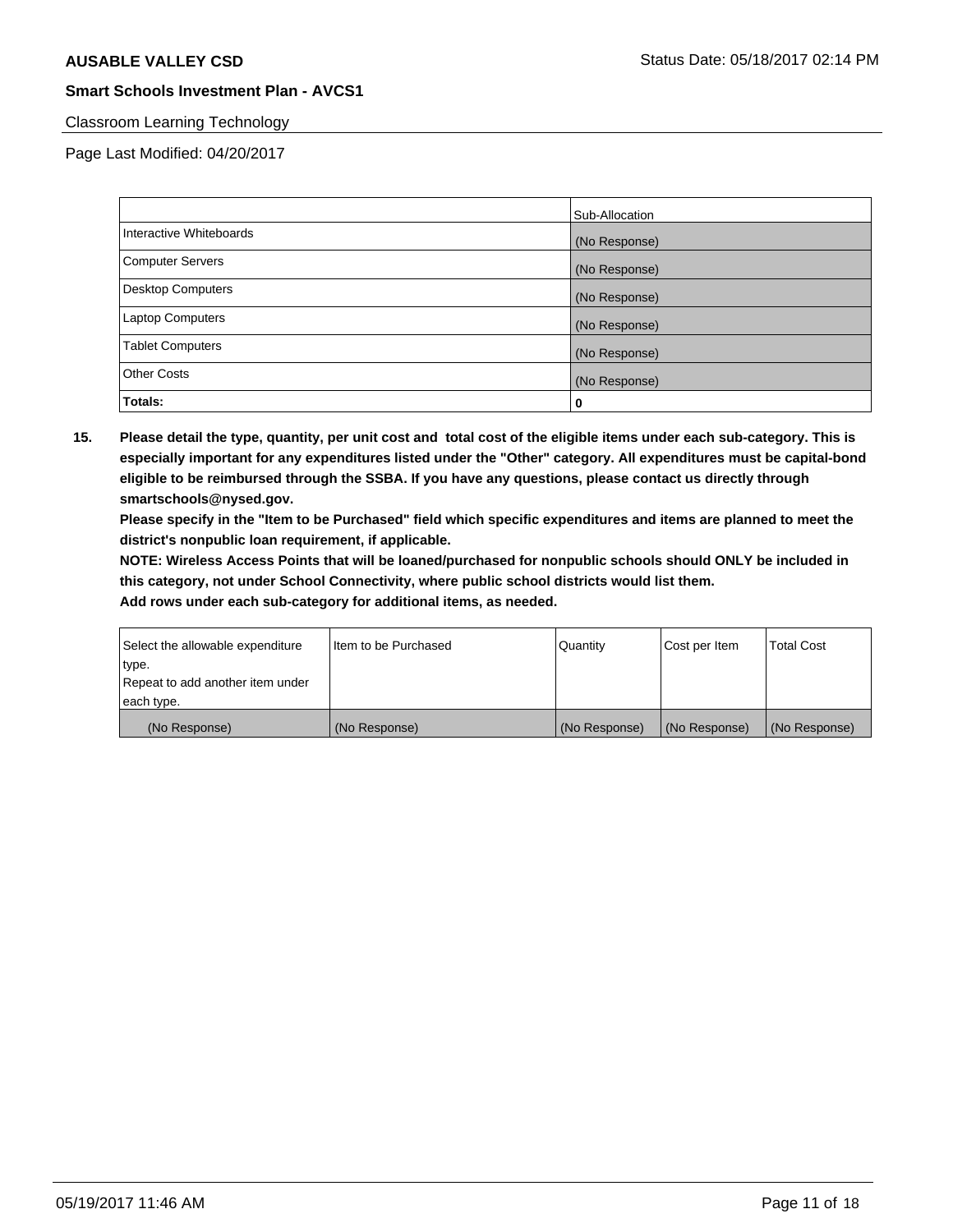#### Pre-Kindergarten Classrooms

Page Last Modified: 04/20/2017

## **Group 1**

**1. Provide information regarding how and where the district is currently serving pre-kindergarten students and justify the need for additional space with enrollment projections over 3 years.**

(No Response)

- **2. Describe the district's plan to construct, enhance or modernize education facilities to accommodate prekindergarten programs. Such plans must include:**
	- **Specific descriptions of what the district intends to do to each space;**
	- **An affirmation that pre-kindergarten classrooms will contain a minimum of 900 square feet per classroom;**
	- **The number of classrooms involved;**
	- **The approximate construction costs per classroom; and**
	- **Confirmation that the space is district-owned or has a long-term lease that exceeds the probable useful life of the improvements.**

(No Response)

**3. Smart Schools Bond Act funds may only be used for capital construction costs. Describe the type and amount of additional funds that will be required to support ineligible ongoing costs (e.g. instruction, supplies) associated with any additional pre-kindergarten classrooms that the district plans to add.**

(No Response)

**4. All plans and specifications for the erection, repair, enlargement or remodeling of school buildings in any public school district in the State must be reviewed and approved by the Commissioner. Districts that plan capital projects using their Smart Schools Bond Act funds will undergo a Preliminary Review Process by the Office of Facilities Planning.**

**Please indicate on a separate row each project number given to you by the Office of Facilities Planning.**

| Project Number |  |
|----------------|--|
| (No Response)  |  |

**5. If you have made an allocation for Pre-Kindergarten Classrooms, complete this table. Note that the calculated Total at the bottom of the table must equal the Total allocation for this category that you entered in the SSIP Overview overall budget.**

| Totals:                                  | 0              |
|------------------------------------------|----------------|
| Other Costs                              | (No Response)  |
| Enhance/Modernize Educational Facilities | (No Response)  |
| Construct Pre-K Classrooms               | (No Response)  |
|                                          | Sub-Allocation |

**6. Please detail the type, quantity, per unit cost and total cost of the eligible items under each sub-category. This is especially important for any expenditures listed under the "Other" category. All expenditures must be capital-bond eligible to be reimbursed through the SSBA. If you have any questions, please contact us directly through smartschools@nysed.gov.**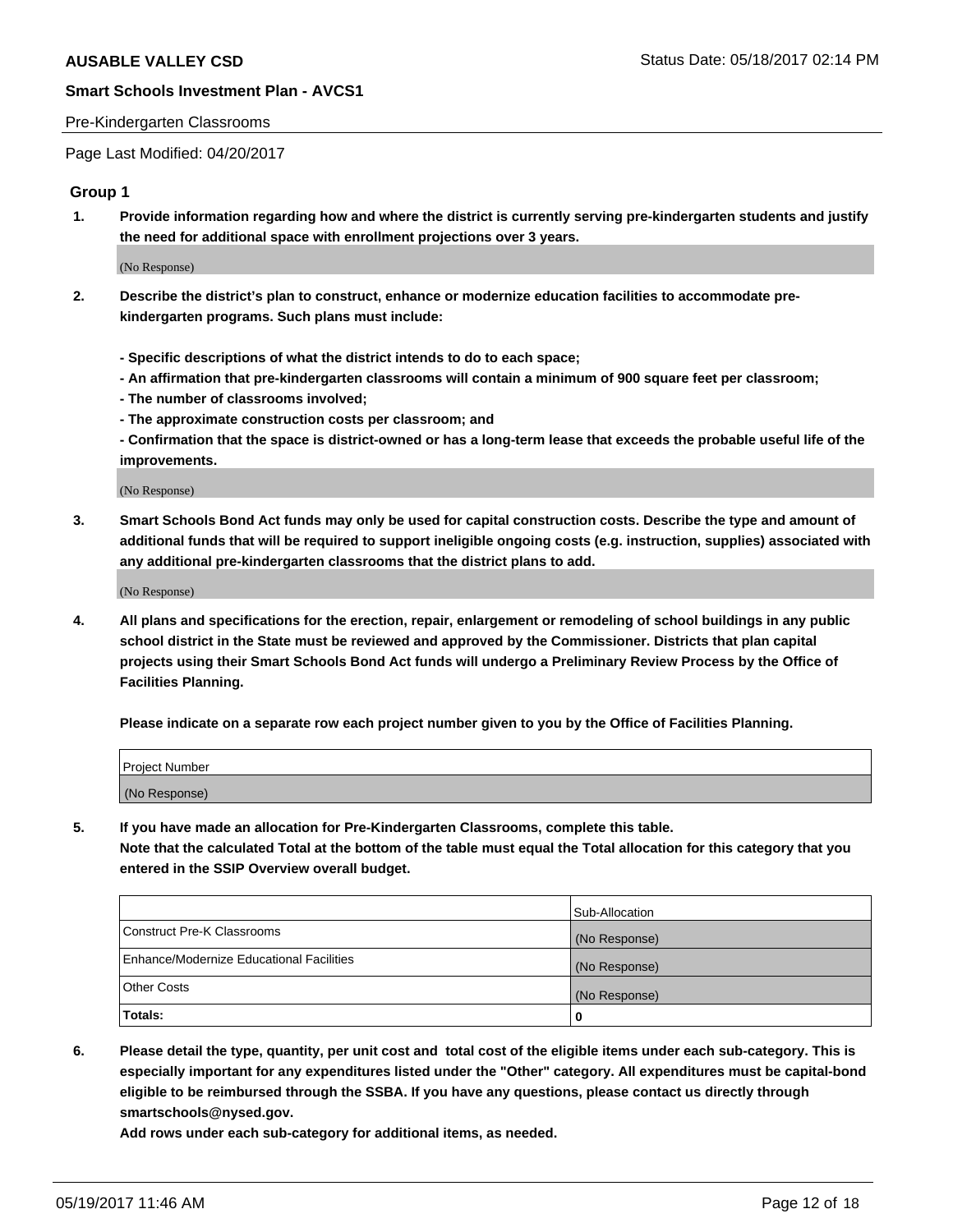# Pre-Kindergarten Classrooms

Page Last Modified: 04/20/2017

| Select the allowable expenditure | Item to be purchased | Quantity      | Cost per Item | <b>Total Cost</b> |
|----------------------------------|----------------------|---------------|---------------|-------------------|
| type.                            |                      |               |               |                   |
| Repeat to add another item under |                      |               |               |                   |
| each type.                       |                      |               |               |                   |
| (No Response)                    | (No Response)        | (No Response) | (No Response) | (No Response)     |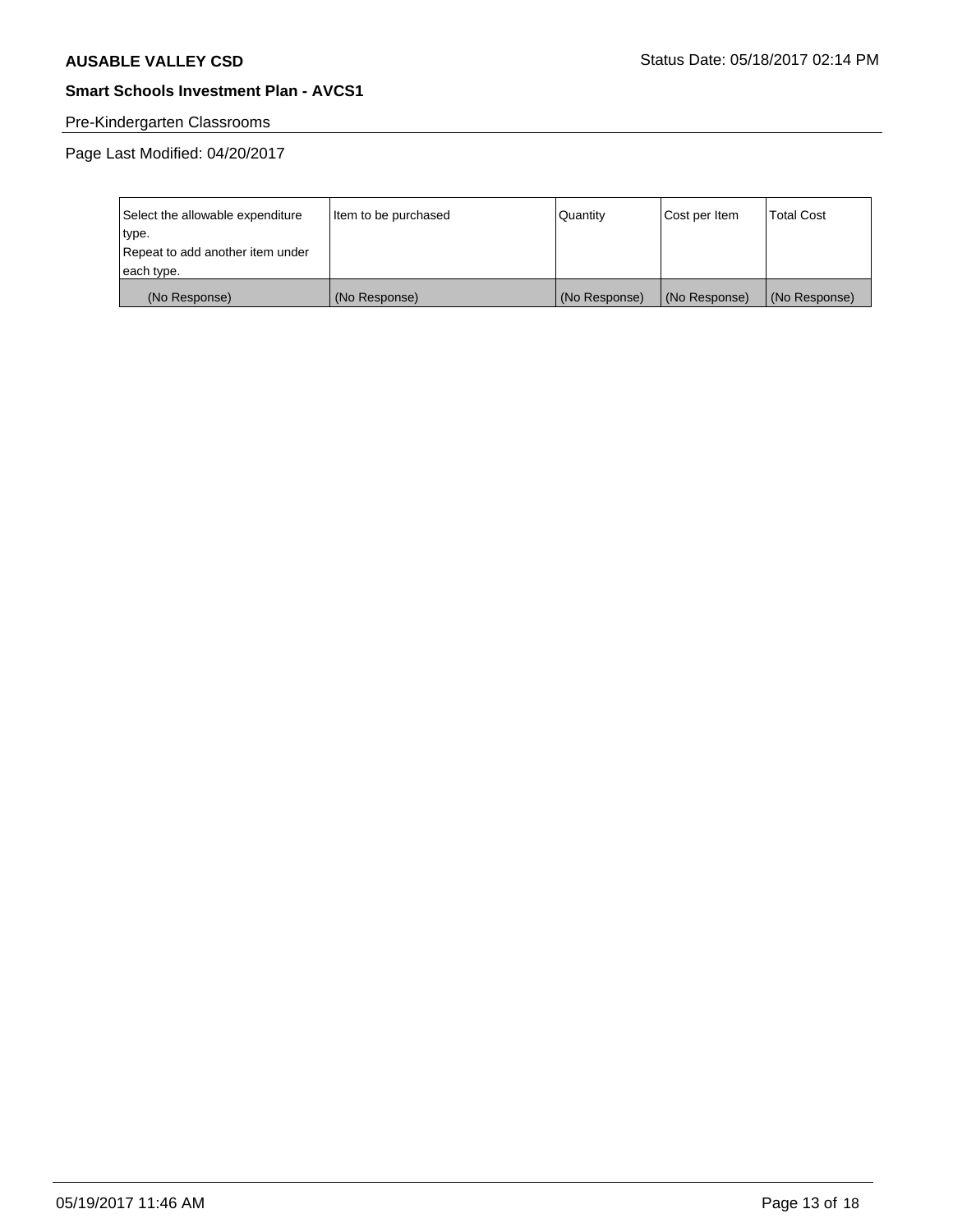#### Replace Transportable Classrooms

Page Last Modified: 04/20/2017

## **Group 1**

**1. Describe the district's plan to construct, enhance or modernize education facilities to provide high-quality instructional space by replacing transportable classrooms.**

(No Response)

**2. All plans and specifications for the erection, repair, enlargement or remodeling of school buildings in any public school district in the State must be reviewed and approved by the Commissioner. Districts that plan capital projects using their Smart Schools Bond Act funds will undergo a Preliminary Review Process by the Office of Facilities Planning.**

**Please indicate on a separate row each project number given to you by the Office of Facilities Planning.**

| Project Number |  |
|----------------|--|
| (No Response)  |  |

**3. For large projects that seek to blend Smart Schools Bond Act dollars with other funds, please note that Smart Schools Bond Act funds can be allocated on a pro rata basis depending on the number of new classrooms built that directly replace transportable classroom units.**

**If a district seeks to blend Smart Schools Bond Act dollars with other funds describe below what other funds are being used and what portion of the money will be Smart Schools Bond Act funds.**

(No Response)

**4. If you have made an allocation for Replace Transportable Classrooms, complete this table. Note that the calculated Total at the bottom of the table must equal the Total allocation for this category that you entered in the SSIP Overview overall budget.**

|                                                | Sub-Allocation |
|------------------------------------------------|----------------|
| Construct New Instructional Space              | (No Response)  |
| Enhance/Modernize Existing Instructional Space | (No Response)  |
| Other Costs                                    | (No Response)  |
| Totals:                                        | $\Omega$       |

**5. Please detail the type, quantity, per unit cost and total cost of the eligible items under each sub-category. This is especially important for any expenditures listed under the "Other" category. All expenditures must be capital-bond eligible to be reimbursed through the SSBA. If you have any questions, please contact us directly through smartschools@nysed.gov.**

| Select the allowable expenditure | Item to be purchased | Quantity      | Cost per Item | <b>Total Cost</b> |
|----------------------------------|----------------------|---------------|---------------|-------------------|
| type.                            |                      |               |               |                   |
| Repeat to add another item under |                      |               |               |                   |
| each type.                       |                      |               |               |                   |
| (No Response)                    | (No Response)        | (No Response) | (No Response) | (No Response)     |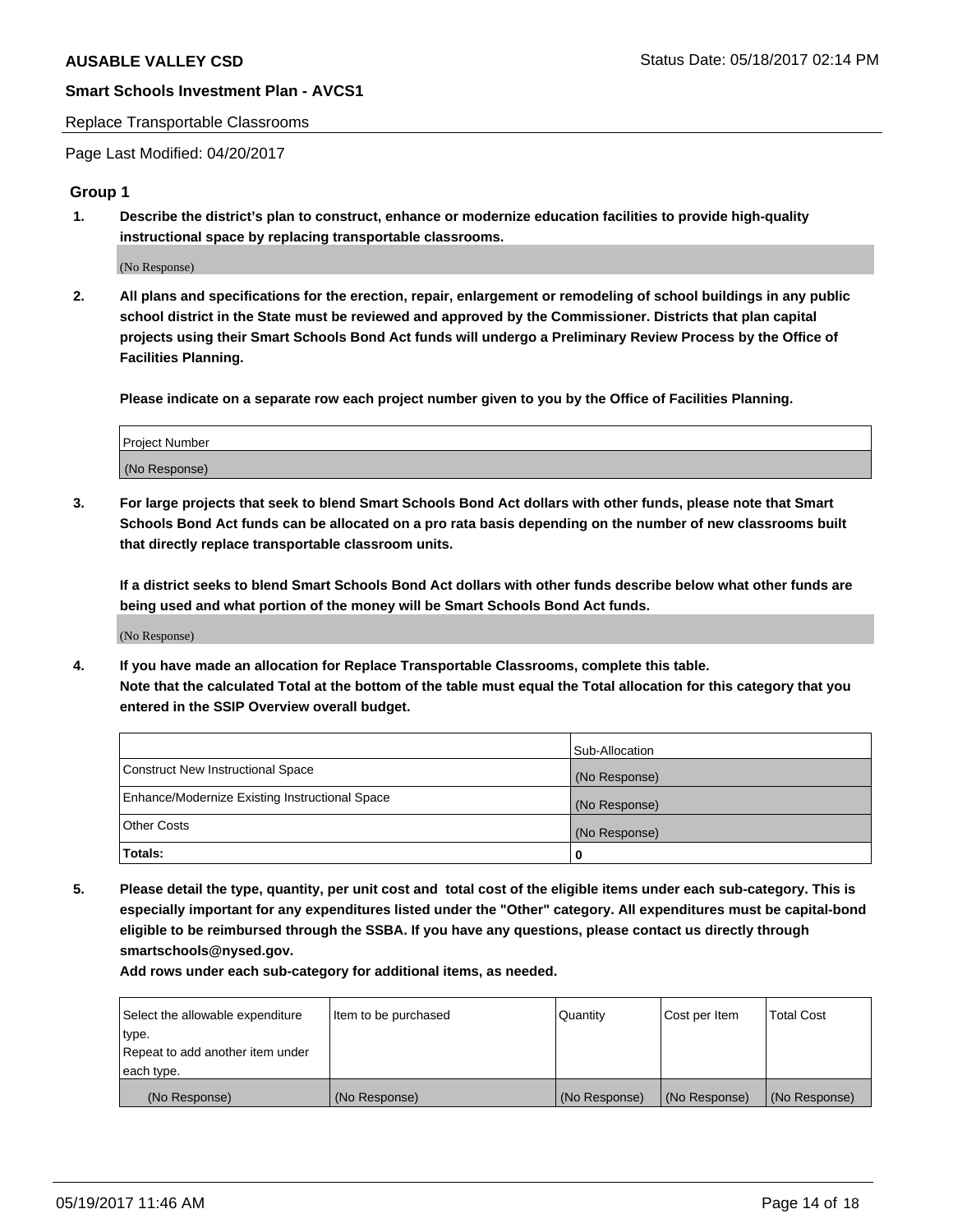#### High-Tech Security Features

Page Last Modified: 05/18/2017

#### **Group 1**

**1. Describe how you intend to use Smart Schools Bond Act funds to install high-tech security features in school buildings and on school campuses.**

The District will be installing a Server Based Security System and Assess Controls. The District will contract with a Security firm to install the cameras and door access systems.

**2. All plans and specifications for the erection, repair, enlargement or remodeling of school buildings in any public school district in the State must be reviewed and approved by the Commissioner. Districts that plan capital projects using their Smart Schools Bond Act funds will undergo a Preliminary Review Process by the Office of Facilities Planning.** 

**Please indicate on a separate row each project number given to you by the Office of Facilities Planning.**

| Project Number  |  |
|-----------------|--|
| 090201040011017 |  |
| 090201040003014 |  |
| 090201040012010 |  |

- **3. Was your project deemed eligible for streamlined Review?**
	- Yes
	- $\boxtimes$  No
- **4. Include the name and license number of the architect or engineer of record.**

| Name             | l License Number |
|------------------|------------------|
| SEI Design Group | 29199            |

**5. If you have made an allocation for High-Tech Security Features, complete this table.**

**Note that the calculated Total at the bottom of the table must equal the Total allocation for this category that you entered in the SSIP Overview overall budget.**

|                                                      | Sub-Allocation |
|------------------------------------------------------|----------------|
| Capital-Intensive Security Project (Standard Review) | l 0            |
| <b>Electronic Security System</b>                    | 231,396        |
| <b>Entry Control System</b>                          | 98,646         |
| Approved Door Hardening Project                      | l O            |
| <b>Other Costs</b>                                   | $\overline{0}$ |
| Totals:                                              | 330,042        |

**6. Please detail the type, quantity, per unit cost and total cost of the eligible items under each sub-category. This is especially important for any expenditures listed under the "Other" category. All expenditures must be capital-bond eligible to be reimbursed through the SSBA. If you have any questions, please contact us directly through smartschools@nysed.gov.**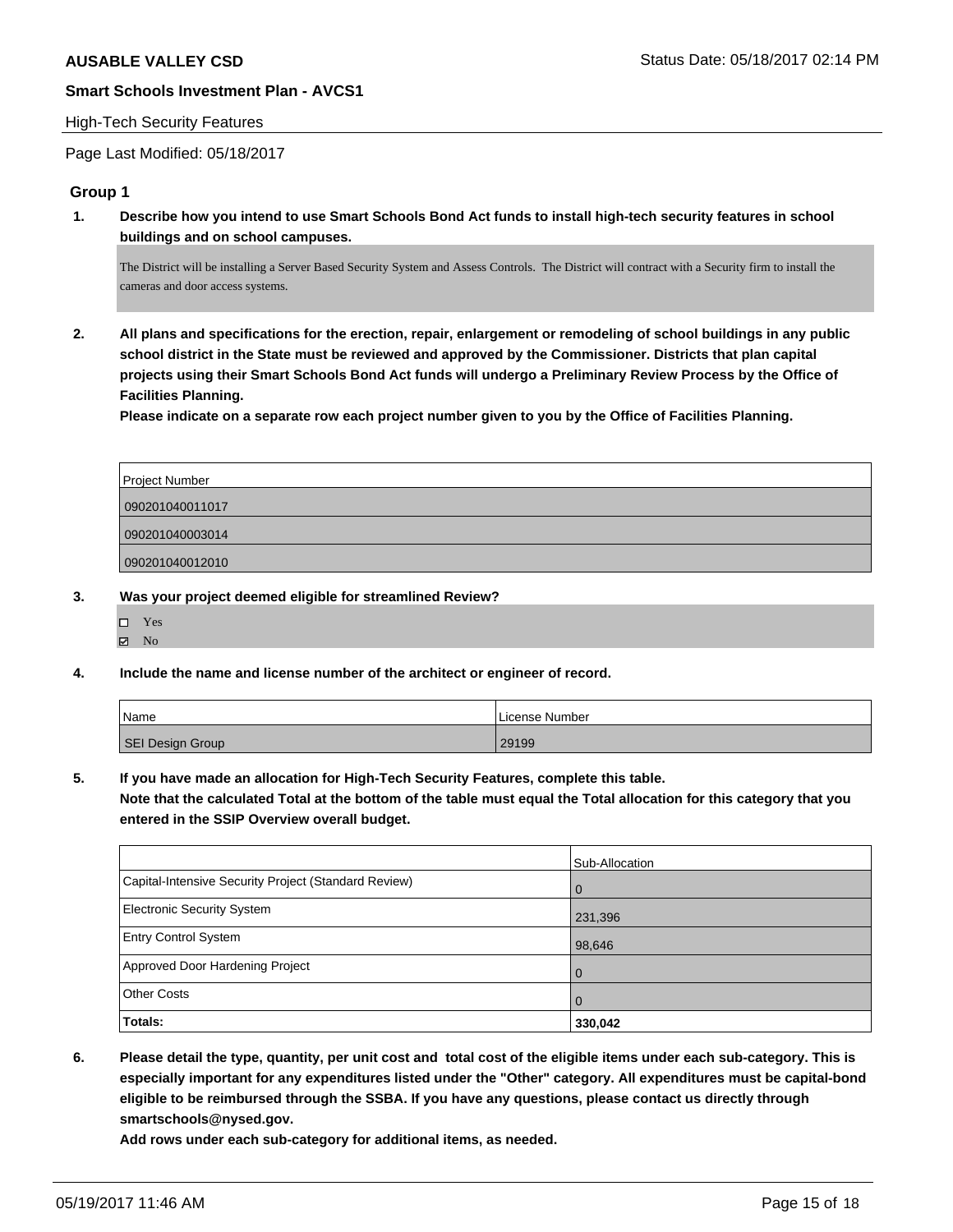# High-Tech Security Features

Page Last Modified: 05/18/2017

| Select the allowable expenditure<br>type.<br>Repeat to add another item under<br>each type. | Item to be purchased                             | Quantity | Cost per Item | Total Cost |
|---------------------------------------------------------------------------------------------|--------------------------------------------------|----------|---------------|------------|
|                                                                                             |                                                  |          |               |            |
| <b>Electronic Security System</b>                                                           | <b>Security Cameras</b>                          | 132      | 1,595         | 210.540    |
| <b>Entry Control System</b>                                                                 | Access Controls for entry doors                  | 41       | 1,867         | 76.547     |
| <b>Electronic Security System</b>                                                           | Installation labor costs for Security<br>Cameras | 132      | 158           | 20,856     |
| <b>Entry Control System</b>                                                                 | Installation labor costs for Access<br>Controls  | 41       | 539           | 22,099     |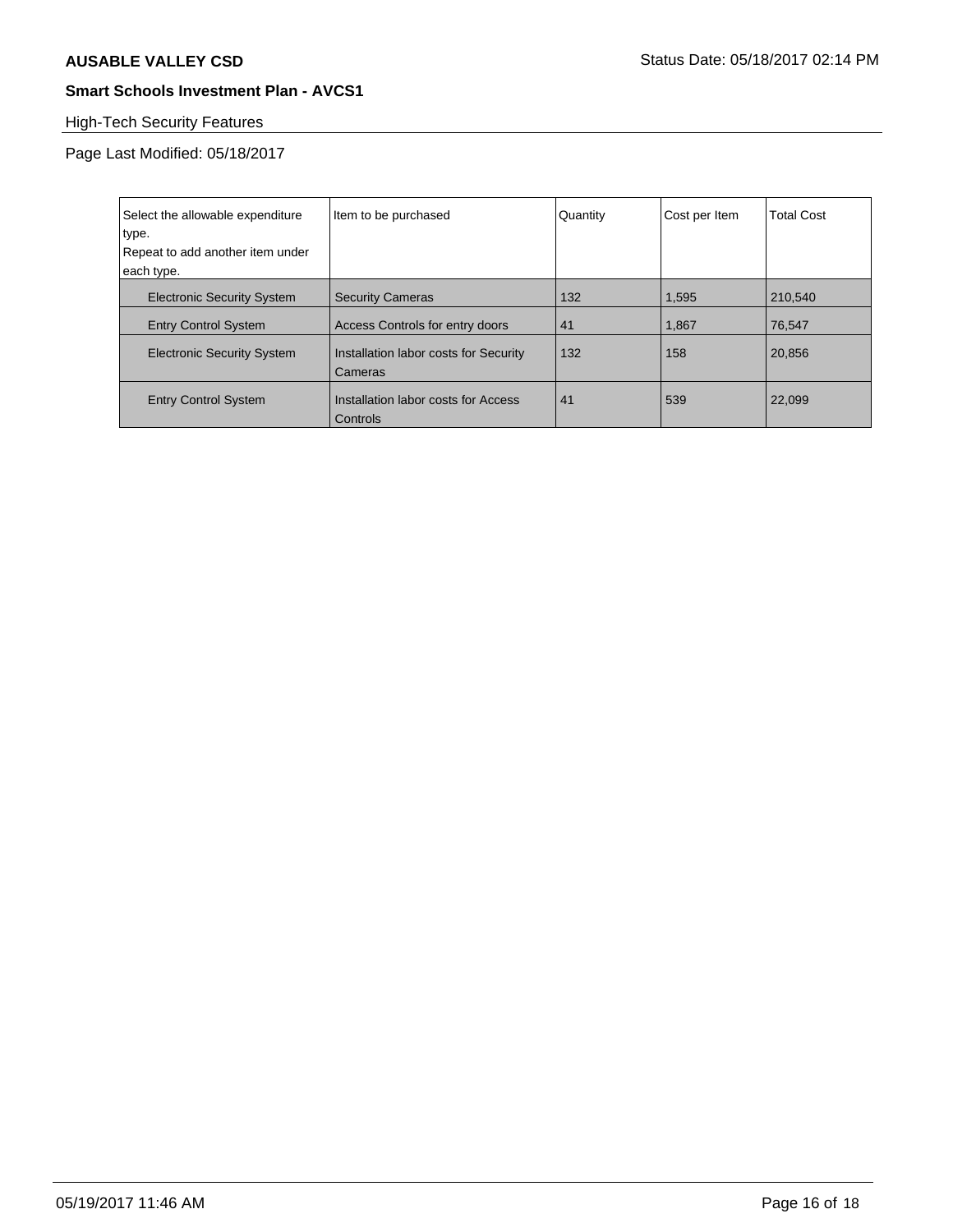Report

Page Last Modified: 05/18/2017